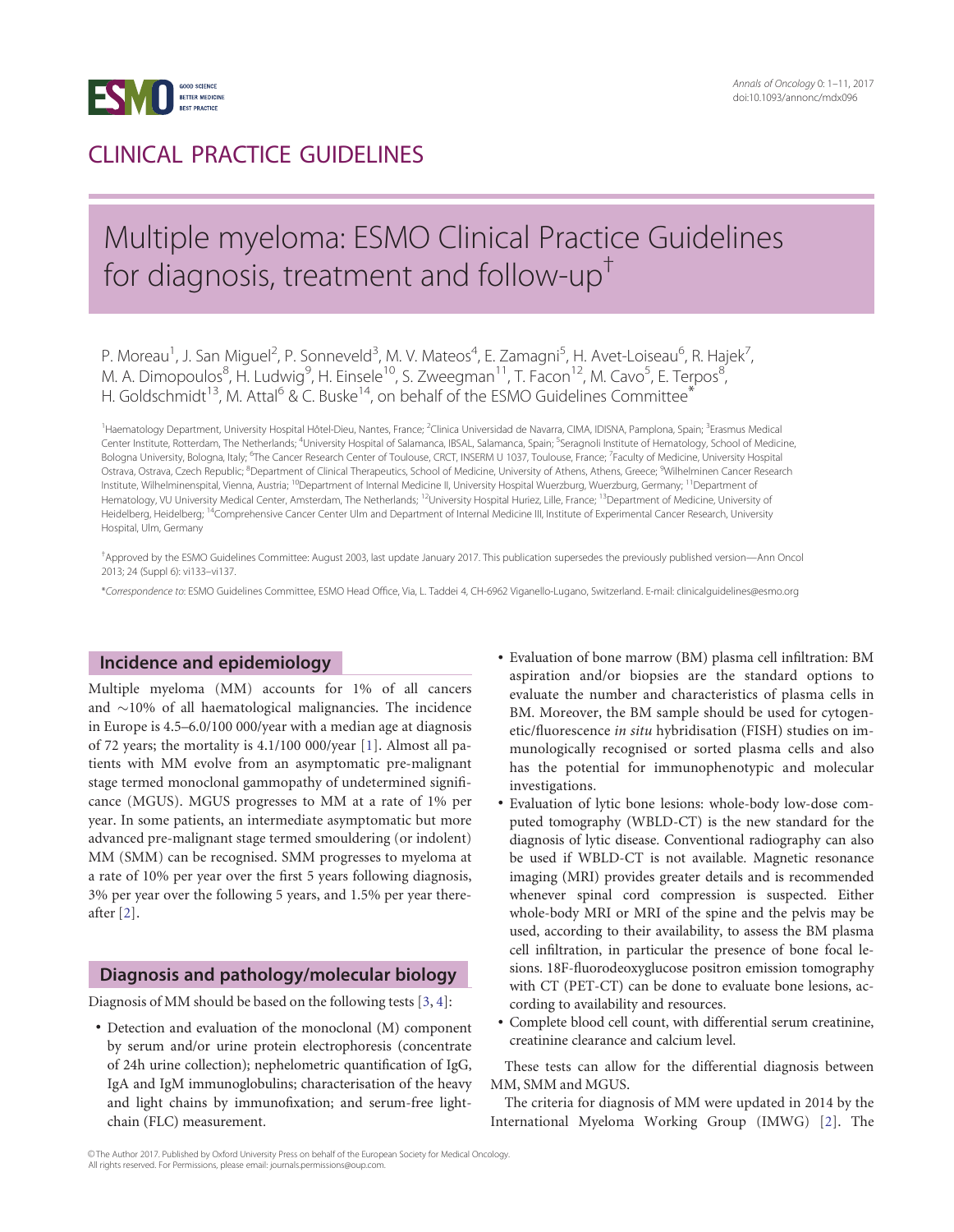diagnosis requires  $\geq$ 10% clonal BM plasma cells or biopsyproven bony or extra-medullary plasmacytoma and any of the following myeloma-defining events (Table 1):

- Evidence of end-organ damage (the so-called CRAB criteria: hypercalcaemia, renal insufficiency, anaemia or bone lesions) that is felt to be related to the underlying plasma cell disorder. Of note, renal insufficiency can be defined not only by creatinine>2 mg/dl but also by creatinine clearance <40 ml/min [measured by validated equations such as the Modification of Diet in Renal Disease (MDRD) or Chronic Kidney Disease Epidemiology Collaboration (CKD-EPI)] [[4](#page-9-0)]. Moreover, lytic lesions can also be defined by CT and not only by conventional X-ray.
- Any biomarkers of malignancy:
	- $\geq$  60% clonal BM plasma cells
	- Involved/uninvolved serum FLC ratio  $>$  100
	- $\geq 1$  focal lesion on MRI studies (each focal lesion must be  $>$  5 mm in size).

#### Staging and risk assessment

The course of MM is highly variable, and the clinical behaviour is remarkably heterogeneous. Many studies have identified prognostic factors capable of predicting this heterogeneity in survival: serum β2-microglobulin, albumin, C-reactive protein and lactate dehydrogenase (LDH).

The International Staging System (ISS), a powerful and reproducible three-stage classification (Table 2), relies on the combination of serum levels of  $\beta$ 2-microglobulin and albumin. ISS stage III is associated with the poorest outcome [[5](#page-9-0)].

Cytogenetics, evaluated by FISH, is a major prognostic factor. Three recurrent genetic abnormalities,  $t(4;14)$ , deletion $(17p)$ and t(14;16), are mostly associated with a poorer outcome. Chromosome 1 abnormalities are also adverse prognostic factors [\[6\]](#page-9-0).

It has recently been demonstrated that combining FISH and LDH, along with the ISS stage, could significantly improve the prognostic assessment in terms of progression-free survival (PFS) and overall survival (OS), according to this new and revised ISS (R-ISS) (Table [3\)](#page-2-0) [\[7\]](#page-9-0). Median PFS was 66 months for patients with R-ISS stage I, 42 months for patients with R-ISS stage II and 29 months for patients with R-ISS stage III. The 5-year OS was 82% for R-ISS stage I, 62% for R-ISS stage II, and 40% for R-ISS stage III. Median OS time was not reached for patients with R-ISS stage I, and was of 83 and 43 months for R-ISS stage II and R-ISS stage III patients, respectively [[7](#page-9-0)].

Gene-expression profiling may segregate patients with standard or high-risk disease, but this test is not yet established in routine practice.

Elderly patients with myeloma are heterogeneous and assessment strategies should be considered before starting therapy to define the frailty profile of the patient. The IMWG has proposed

| Table 2. International staging system for MM |                                                          |  |
|----------------------------------------------|----------------------------------------------------------|--|
| <b>Stage</b>                                 | <b>Criteria</b>                                          |  |
|                                              | Serum $\beta$ 2M < 3.5 mg/l and serum albumin > 3.5 g/dl |  |
|                                              | Not stage I or Ill <sup>a</sup>                          |  |
| Ш                                            | Serum $\beta$ 2M $>$ 5.5 mg/l                            |  |
|                                              |                                                          |  |

Reprinted from [5] with permission. ©2005 American Society of Clinical Oncology. All rights reserved.

<sup>a</sup>There are two possibilities for stage II:

 $\bullet$  Serum  $\beta$ 2M < 3.5 mg/L but serum albumin < 3.5 g/dL;

or

 $\bullet$  Serum  $\beta$ 2M 3.5–5.5 mg/L irrespective of the serum albumin.  $\beta$ 2M,  $\beta$ 2 microglobulin; MM, multiple myeloma.

| Plasma cell disorder Definition |                                                                                                                                                                                                                                                                                                                                                                                                                                                                                                                                                                                                                                                                                                                                                                                                                                                                                                                                                                |
|---------------------------------|----------------------------------------------------------------------------------------------------------------------------------------------------------------------------------------------------------------------------------------------------------------------------------------------------------------------------------------------------------------------------------------------------------------------------------------------------------------------------------------------------------------------------------------------------------------------------------------------------------------------------------------------------------------------------------------------------------------------------------------------------------------------------------------------------------------------------------------------------------------------------------------------------------------------------------------------------------------|
| Smouldering multiple<br>myeloma | Both criteria must be met:<br>• Serum M protein (IqG or IqA) >30 q/l or urinary M protein >500 mg per 24 h and/or clonal BM plasma cells 10%-60%<br>• Absence of myeloma-defining events or amyloidosis                                                                                                                                                                                                                                                                                                                                                                                                                                                                                                                                                                                                                                                                                                                                                        |
| Multiple myeloma                | Clonal BM plasma cells >10% or biopsy-proven bony or extramedullary plasmacytoma and any one or more of the following mye-<br>loma-defining events:<br>• Evidence of end organ damage that can be attributed to the underlying plasma cell proliferative disorder, specifically:<br>- Hypercalcaemia: serum calcium > 0.25 mmol/l (>1 mg/dl) higher than the upper limit of normal of > 2.75 mmol/l (>11 mg/dl)<br>- Renal insufficiency: CrCl <40 ml/min or serum creatinine >177 $\mu$ mol/l (>2 mg/dl)<br>- Anaemia: haemoglobin value of > 20 g/l below the lower limit of normal, or a haemoglobin value <100 g/l<br>- Bone lesions: one or more osteolytic lesions on skeletal radiography, CT, or PET-CT<br>• Any one or more of the following biomarkers of malignancy:<br>- >60% clonal BM plasma cells<br>- Involved/uninvolved serum-free light chain ratio >100<br>- $>1$ focal lesion on MRI studies (each focal lesion must be $> 5$ mm in size) |

BM, bone marrow; CrCl, creatinine clearance; CT, computed tomography; M protein, monoclonal protein; MRI, magnetic resonance imaging; PET-CT, positron emission tomography-computed tomography.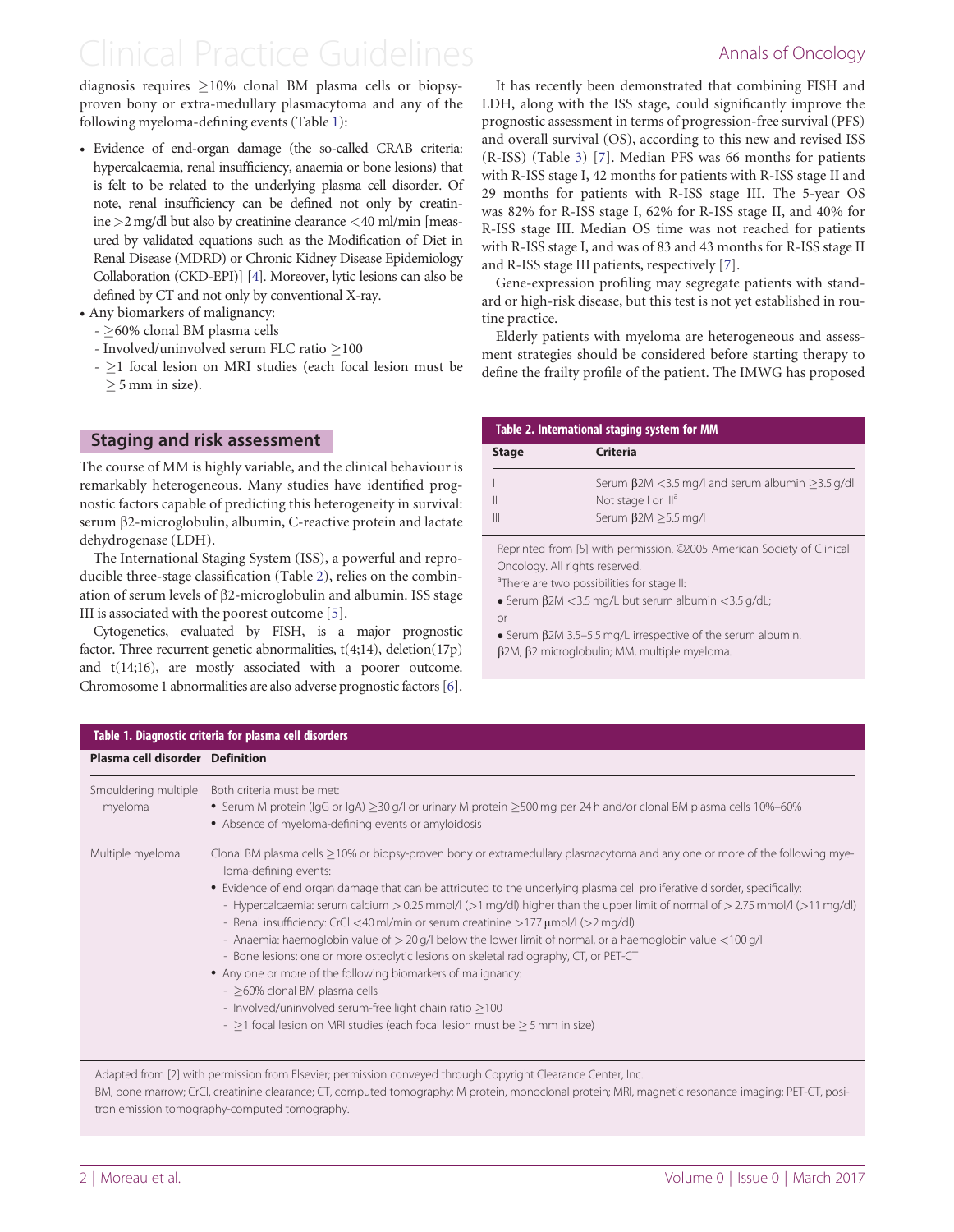| Table 3. Standard risk factors for MM and the revised ISS              |                                                                                      |  |
|------------------------------------------------------------------------|--------------------------------------------------------------------------------------|--|
| Prognostic Criteria                                                    |                                                                                      |  |
| factor                                                                 |                                                                                      |  |
| <b>ISS stage</b>                                                       |                                                                                      |  |
|                                                                        | Serum $\beta$ 2M < 3.5 mg/l, serum albumin $\geq$ 3.5 g/dl                           |  |
| $\mathsf{I}$                                                           | Not ISS stage I or III                                                               |  |
| Ш                                                                      | Serum $\beta$ 2M $\geq$ 5.5 mg/l                                                     |  |
| <b>CA by iFISH</b>                                                     |                                                                                      |  |
| High risk                                                              | Presence of del(17p) and/or translocation t(4;14) and/or<br>translocation $t(14;16)$ |  |
| Standard risk                                                          | No high-risk CA                                                                      |  |
| LDH                                                                    |                                                                                      |  |
| Normal                                                                 | Serum LDH $<$ the upper limit of normal                                              |  |
| High                                                                   | Serum LDH $>$ the upper limit of normal                                              |  |
| A new model for risk stratification for MM                             |                                                                                      |  |
| <b>R-ISS stage</b>                                                     |                                                                                      |  |
| I                                                                      | ISS stage I and standard-risk CA by iFISH and normal LDH                             |  |
| $\mathsf{I}$                                                           | Not R-ISS stage I or III                                                             |  |
| Ш                                                                      | ISS stage III and either high-risk CA by iFISH or high LDH                           |  |
| Reprinted from [7] with permission. ©2015 American Society of Clinical |                                                                                      |  |

Oncology. All rights reserved. b2M, b2 microglobulin; CA, chromosomal abnormalities; iFISH, interphase fluorescent in situ hybridisation; ISS, International Staging System; LDH, lactate dehydrogenase; MM, multiple myeloma; R-ISS, revised International Staging System.

a frailty score (an additive scoring system based on age, comorbidities, and cognitive and physical conditions) that predicts mortality and the risk of toxicity in this group of patients [\[8\]](#page-9-0).

#### Response evaluation

The definition of response established by the IMWG in 2006 has been updated twice, in 2011 [\[9\]](#page-9-0) and in 2016 [[10\]](#page-9-0) ([Tables 4](#page-3-0) and [5](#page-3-0)). The quality and the depth of response have improved over the last 5 years in the context of novel agent-based therapies, allowing for the introduction of new response grades, namely minimal residual disease (MRD) criteria including sequencing MRD negativity, flow MRD negativity, imaging plus negativity and sustained MRD negativity. Nevertheless, MRD evaluation is not yet a reimbursed procedure, does not lead to treatment decisions, and is currently being evaluated in the context of clinical trials.

There is a statistical relationship between the achievement of complete response (CR), MRD negativity and PFS or OS.

#### Front-line treatment

#### Smouldering myeloma

Immediate treatment is not recommended at the present time for patients with indolent myeloma. Clinical trials for high-risk smouldering myeloma are strongly encouraged.

## <span id="page-2-0"></span>Annals of Oncology **Annals of Oncology Clinical Practice Guidelines**

#### Multiple myeloma

Treatment should be initiated in all patients with MM according to the updated definition proposed by the IMWG in 2014 [2]. Major treatment regimens in MM are shown in Table [6](#page-4-0). Frontline treatment regimens are shown in Figure [1](#page-5-0).

Elderly patients (non-transplant setting). The two following options are recommended based on data from randomised phase III trials [I, A]: bortezomib (administered subcutaneously)/melphalan/prednisone (VMP) [[11\]](#page-9-0) or lenalidomide plus low-dose dexamethasone (Rd) [\[12](#page-9-0)]; both VMP and Rd are approved in this setting by the European Medicines Agency (EMA). Rd is approved until progression of the disease. Melphalan/prednisone/thalidomide (MPT) [\[13](#page-9-0)] is also approved by the EMA, but is inferior to Rd in terms of PFS and OS [\[12\]](#page-9-0). Bortezomibcyclophosphamide and dexamethasone (VCD) is not EMAapproved (no controlled data), but is widely used and induces high response rates and prolonged PFS [III, A] [\[14](#page-9-0)]. Rd has recently been compared prospectively with Rd plus bortezomib (VRd), and the addition of bortezomib resulted in significantly improved PFS and OS and had an acceptable risk–benefit profile [[15](#page-9-0)]. Nevertheless, this triplet combination is not yet approved by the EMA. Bendamustine plus prednisone is also approved by the EMA in patients who have clinical neuropathy at time of diagnosis, precluding the use of thalidomide according to the MPT regimen or bortezomib according to the VMP regimen [II, C]  $[16]$  $[16]$  $[16]$ .

Melphalan/prednisone/lenalidomide (MPR) has been evaluated in two prospective randomised studies versus melphalan and prednisone (MP) [\[17](#page-9-0)] and versus MPT [[18\]](#page-9-0), but MPR was not superior to the other combinations with a fixed number of cycles [II, C]. This triplet combination is approved by the EMA but is not routinely used and cannot be considered as a standard of care.

Cyclophosphamide/thalidomide/dexamethasone (CTD) has also been compared with MP and is superior in terms of response rates, but does not induce a clear survival advantage over MP [II, C] [\[19](#page-9-0)].

Younger patients ( $<$  65 years or fit patients  $<$  70 years in good clinical condition). For patients in good clinical condition (e.g. fit patients), induction followed by high-dose therapy (HDT) with autologous stem cell transplantation (ASCT) is the standard treatment [II, B] [[14\]](#page-9-0). Two recent phase III trials comparing front-line ASCT versus ASCT at the time of first relapse showed that PFS was improved in the front-line ASCT arm (in the context of triplet novel agent-based induction) [\[20](#page-9-0), [21](#page-9-0)]. Response rates to induction therapy have been significantly increased by the use of novel agent-based combinations. Bortezomibdexamethasone, which is superior to the classical VAD regimen (vincristine, doxorubicin and high-dose dexamethasone) [II, B], has become the backbone of induction therapy before ASCT [[14\]](#page-9-0). The addition of a third agent to bortezomibdexamethasone, e.g. thalidomide (VTD), doxorubicin (PAD), lenalidomide (RVD) or cyclophosphamide (VCD), has shown higher response rates in phase II trials [\[14\]](#page-9-0). Three prospective studies have already shown that VTD is superior to thalidomidedexamethasone (TD) or bortezomib-dexamethasone [I, A] [\[14](#page-9-0)].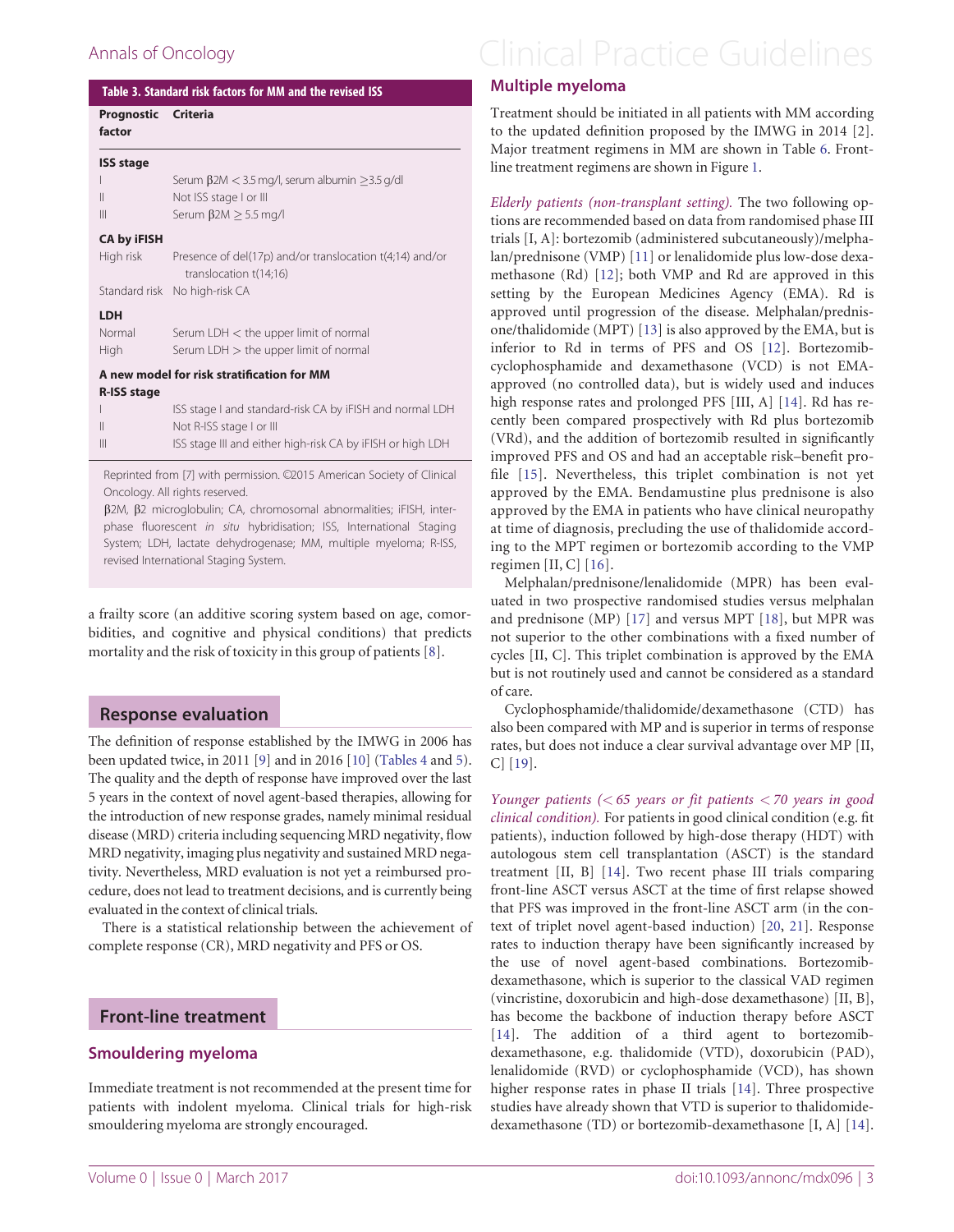<span id="page-3-0"></span>

| Table 4. 2011 response criteria |                                                                                                                                                                                                                                                                                                                                                                                                                                                                                                                                                                                                                                                                   |  |  |  |
|---------------------------------|-------------------------------------------------------------------------------------------------------------------------------------------------------------------------------------------------------------------------------------------------------------------------------------------------------------------------------------------------------------------------------------------------------------------------------------------------------------------------------------------------------------------------------------------------------------------------------------------------------------------------------------------------------------------|--|--|--|
| <b>Response subcategory</b>     | Response criteria                                                                                                                                                                                                                                                                                                                                                                                                                                                                                                                                                                                                                                                 |  |  |  |
| Molecular CR                    | CR plus negative ASO-PCR, sensitivity 10 <sup>-5</sup>                                                                                                                                                                                                                                                                                                                                                                                                                                                                                                                                                                                                            |  |  |  |
| Immunophenotypic CR             | Stringent CR plus<br>Absence of phenotypically aberrant PCs (clonal) in BM with a minimum of 1 million total BM cells analysed by multiparametric<br>flow cytometry (with $>$ 4 colours)                                                                                                                                                                                                                                                                                                                                                                                                                                                                          |  |  |  |
| Stringent CR                    | CR as defined below plus<br>Normal FLC ratio and<br>Absence of clonal PCs by immunohistochemistry or 2- to 4-colour flow cytometry                                                                                                                                                                                                                                                                                                                                                                                                                                                                                                                                |  |  |  |
| <b>CR</b>                       | Negative immunofixation on the serum and urine and<br>Disappearance of any soft tissue plasmacytomas and<br>$<$ 5% PCs in BM                                                                                                                                                                                                                                                                                                                                                                                                                                                                                                                                      |  |  |  |
| <b>VGPR</b>                     | Serum and urine M protein detectable by immunofixation but not on electrophoresis or 90% or greater reduction in serum<br>M protein plus urine M protein level <100 mg per 24 h                                                                                                                                                                                                                                                                                                                                                                                                                                                                                   |  |  |  |
| PR                              | > 50% reduction of serum M protein and reduction in 24h urinary M protein by > 90% or to < 200 mg per 24 h<br>If the serum and urine M protein are unmeasurable, a > 50% decrease in the difference between involved and uninvolved FLC<br>levels is required in place of the M protein criteria<br>If serum and urine M protein are unmeasurable, and serum-free light assay is also unmeasurable, >50% reduction in PCs is<br>required in place of M protein, provided baseline BM PC percentage was >30%<br>In addition to the above listed criteria, if present at baseline, $a > 50%$ reduction in the size of soft tissue plasmacytomas is also<br>required |  |  |  |
| Progressive disease             | Increase of 25% from lowest confirmed response value in one of the following criteria:<br>Serum M protein (absolute increase must be > 0.5 g/dl)<br>Serum M protein increase $>1$ g/dl, if the lowest M component was $> 5$ g/dl<br>Urine M protein (absolute increase must be > 200 mg/24 h)                                                                                                                                                                                                                                                                                                                                                                     |  |  |  |

Adapted from [9] with permission of the American Society of Hematology; permission conveyed through Copyright Clearance Center, Inc. ASO-PCR, allele-specific polymerase chain reaction; BM, bone marrow; CR, complete response; FLC, free light chain; M protein, monoclonal protein; PCs, plasma cells; PR, partial response; VGPR, very good partial response.

| Table 5. 2016 response criteria           |                          |                                                                                                                                                                                                                                                                                                                                                   |  |  |
|-------------------------------------------|--------------------------|---------------------------------------------------------------------------------------------------------------------------------------------------------------------------------------------------------------------------------------------------------------------------------------------------------------------------------------------------|--|--|
| <b>Response subcategory</b>               |                          | Response criteria                                                                                                                                                                                                                                                                                                                                 |  |  |
| <b>IMWG MRD</b><br>negativity<br>criteria | Sustained MRD-negative   | MRD-negative in the marrow (next-generation flow and/or NGS) and by imaging as defined below,<br>confirmed one year apart. Subsequent evaluations can be used to further specify the duration of<br>negativity (e.g. MRD-negative at 5 years)                                                                                                     |  |  |
|                                           | Flow MRD-negative        | Absence of phenotypically aberrant clonal plasma cells by next-generation flow cytometry on BM aspir-<br>ates using the EuroFlow standard operation procedure for MRD detection in MM (or validated<br>equivalent method) with a minimum sensitivity of 1 in 10 <sup>5</sup> nucleated cells or higher                                            |  |  |
|                                           | Sequencing MRD-negative  | Absence of clonal plasma cells by NGS on BM aspirates in which presence of a clone is defined as less<br>than two identical sequencing reads obtained after DNA sequencing of BM aspirates using the<br>Lymphosight <sup>®</sup> platform (or validated equivalent method) with a minimum sensitivity of 1 in $10^5$<br>nucleated cells or higher |  |  |
|                                           | $Imaging + MRD-negative$ | MRD-negative as defined by next-generation flow cytometry or NGS plus<br>Disappearance of every area of increased tracer uptake found at baseline or a preceding PET-CT or de-<br>crease to $\lt$ mediastinal blood pool SUV or decrease to less than that of surrounding normal tissue                                                           |  |  |

Adapted from [10] with permission from Elsevier; permission conveyed through Copyright Clearance Center, Inc.

BM, bone marrow; IMWG, International Myeloma Working Group; MM, multiple myeloma; MRD, minimal residual disease; NGS, next-generation sequencing; PET-CT, positron emission tomography-computed tomography; SUV, standardised uptake value.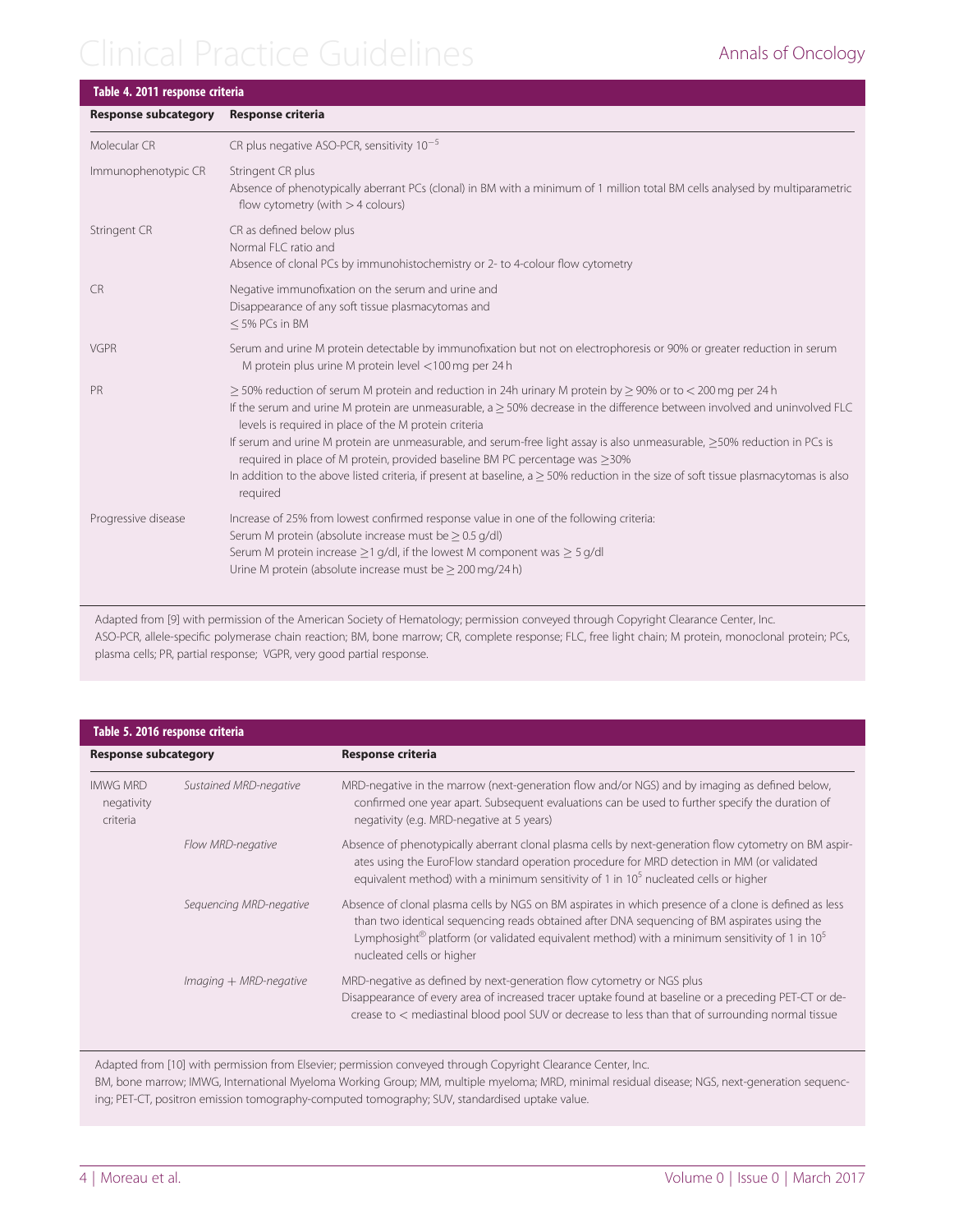Table 6. Major treatment regimens in multiple myeloma

## <span id="page-4-0"></span>Annals of Oncology **Clinical Practice Guidelines**

| Regimen                                                   | <b>Usual dosing schedule</b>                                                                                                                                                                                                                                                                                                                |
|-----------------------------------------------------------|---------------------------------------------------------------------------------------------------------------------------------------------------------------------------------------------------------------------------------------------------------------------------------------------------------------------------------------------|
| <b>Front-line:</b>                                        |                                                                                                                                                                                                                                                                                                                                             |
| Bortezomib/melphalan/prednisone                           | Bortezomib 1.3 mg/m <sup>2</sup> subcutaneously days 1, 8, 15, 22; melphalan 9 mg/m <sup>2</sup> orally days 1–4; prednisone                                                                                                                                                                                                                |
| (VMP) [11]                                                | 60 mg/m <sup>2</sup> oral days 1-4; repeated every 35 days                                                                                                                                                                                                                                                                                  |
| Lenalidomide/low-dose dexa-<br>methasone (Rd) [12]        | Lenalidomide 25 mg orally days 1-21 every 28 days; dexamethasone 40 mg orally days 1, 8, 15, 22 every 28<br>days; repeated every 4 weeks                                                                                                                                                                                                    |
| Melphalan/prednisone/thalidomide<br>(MPT) [13]            | Melphalan 0.25 mg/kg orally days 1-4 (use 0.20 mg/kg/day orally days 1-4 in patients over the age of 75); pred-<br>nisone 2 mg/kg orally days 1-4; thalidomide 100-200 mg orally days 1-28 (use 100 mg dose in patients<br>>75); repeated every 6 weeks                                                                                     |
| Bortezomib/cyclophosphamide/<br>dexamethasone (VCD) [14]  | Cyclophosphamide 300 mg/m <sup>2</sup> orally days 1, 8, 15 and 22; bortezomib 1.3 mg/m <sup>2</sup> i.v. on days 1, 8, 15, 22; dexa-<br>methasone 40 mg orally on days 1, 8, 15, 22; repeated every 4 weeks                                                                                                                                |
| Bortezomib/thalidomide/dexa-<br>methasone (VTD) [14]      | Bortezomib 1.3 mg/m <sup>2</sup> subcutaneously days 1, 8, 15, 22; thalidomide 100-200 mg orally days 1-21; dexametha-<br>sone 20 mg on day of and day after bortezomib (or 40 mg days 1, 8, 15, 22); repeated every 4 weeks $\times$ four<br>cycles as pre-transplant induction therapy                                                    |
| Bortezomib/lenalidomide/dexa-                             | Bortezomib 1.3 mg/m <sup>2</sup> subcutaneously days 1, 8, 15; lenalidomide 25 mg orally days 1-14; dexamethasone                                                                                                                                                                                                                           |
| methasone (VRd) [14]                                      | 20 mg on day of and day after bortezomib (or 40 mg days 1, 8, 15, 22); repeated every 3 weeks                                                                                                                                                                                                                                               |
| Relapse/refractory disease:                               |                                                                                                                                                                                                                                                                                                                                             |
| Carfilzomib/lenalidomide/dexa-<br>methasone KRd [24, 32]  | Carfilzomib 20 mg/m <sup>2</sup> (cycle 1) and 27 mg/m <sup>2</sup> (subsequent cycles) i.v. on days 1, 2, 8, 9, 15, 16; lenalidomide<br>25 mg orally days 1-21; dexamethasone 20 mg on day of and day after bortezomib (or 40 mg days 1, 8, 15,<br>22); repeated every 4 weeks                                                             |
| Bortezomib/dexamethasone/pano-<br>binostat (VD-Pano) [31] | Bortezomib 1.3 mg/m <sup>2</sup> subcutaneously days 1, 8, 15, 22; dexamethasone 20 mg on day of and day after borte-<br>zomib; panobinostat 20 mg orally days 1, 3, 5 week 1 and 2; repeated every 3 weeks (cycles 1-8)                                                                                                                    |
| Carfilzomib/dexamethasone (Kd)<br>[33]                    | Carfilzomib 56 mg/m <sup>2</sup> i.v. days 1, 2, 8, 9, 15, 16 (20 mg/m <sup>2</sup> days 1, 2, cycle 1 only); dexamethasone 20 mg days 1,<br>2, 8, 9, 15, 16, 22, 23; 28-day cycles                                                                                                                                                         |
| Lenalidomide/dexamethasone/<br>elotuzumab (Rd-Elo) [34]   | Lenalidomide 25 mg orally days 1-21; dexamethasone 40 mg weekly; elotuzumab 10 mg/kg i.v. weekly cycle 1<br>and 2, every other week cycles 3+; repeated every 28 days                                                                                                                                                                       |
| Lenalidomide/dexamethasone/ixa-<br>zomib (IRd) [35]       | Lenalidomide 25 mg orally days 1-21; dexamethasone orally 40 mg days 1, 8, 15, 22; ixazomib 4 mg orally days<br>1, 8, 15; repeated every 28 days                                                                                                                                                                                            |
| Bortezomib/dexamethasone/dara-<br>tumumab (DVd) [38]      | Bortezomib 1.3 mg/m <sup>2</sup> subcutaneously days 1, 4, 8, 11 (cycles 1-8); dexamethasone 20 mg orally days 1, 2, 4, 5,<br>8, 9, 11, 12 (cycles 1-8); daratumumab 16 mg/kg i.v. every week (cycles 1-3), every 3 weeks (cycles 4-8), every<br>4 weeks (cycles 9+); cycles 1-8: repeated every 21 days; cycles 9+: repeated every 28 days |
| Lenalidomide/dexamethasone/dar-<br>atumumab (DRd) [39]    | Lenalidomide 25 mg orally days 1-21; dexamethasone 40 mg orally weekly; daratumumab 16 mg/kg i.v. weekly<br>(cycles 1-2), every other week (cycles 3-6), q4w (cycles 7+); cycles: 28 days                                                                                                                                                   |

Two trials have prospectively compared VCD versus PAD [II, B] [\[22](#page-9-0)], and VTD versus VCD [II, B] [\[23](#page-9-0)]. The first one showed that VCD and PAD were equally effective in terms of response, and that VCD was less toxic. The second one showed that VTD is the more effective regimen compared with VCD in terms of very good partial response rates, but was associated with a higher rate of peripheral neuropathy. Based on response rates, depth of response and PFS as surrogate markers for outcome, three-drug combinations including at least bortezomib and dexamethasone are currently the standard of care before ASCT [\[14](#page-9-0)]. In Europe, VTD and VCD are the most preferred regimens [[14\]](#page-9-0). RVD, when approved, will probably be widely used [\[20](#page-9-0)]. Carfilzomiblenalidomide and dexamethasone (KRd) [\[24](#page-9-0)], currently being evaluated in ongoing phase III trials, is associated with high response rates, but is currently only approved for treatment of relapsed MM.

Four to six courses of induction are recommended before proceeding to stem cell collection.

Melphalan  $[200 \,\text{mg/m}^2$  intravenous (i.v.) is the standard preparative regimen before ASCT [II, B] [\[25](#page-9-0)]. Peripheral blood progenitor cells are the preferred source of stem cells, rather than BM  $[III, B] [14].$  $[III, B] [14].$  $[III, B] [14].$ 

Tandem ASCT was evaluated before the era of novel agents. The benefit of tandem ASCT was observed in patients not achieving very good partial response after the first ASCT [[14](#page-9-0)]. In a recent study from The Netherlands and Germany (HOVON-65/ GMMG-HD4 trial), in the context of bortezomib induction and maintenance treatment, OS was better in the GMMG group (tandem ASCT) in contrast to the HOVON group (single ASCT) [[26\]](#page-9-0). Nevertheless, the trial was not powered to compare single versus double ASCT. The recent EMN02/H095 trial compared single versus tandem ASCT upfront; PFS was improved in the tandem ASCT arm of the study, hampered by a short follow-up [[21\]](#page-9-0). Additional data from a similar trial (BMT CTN 0702, NCT01109004) being conducted in the USA will solve this important issue.

Allogeneic SCT is not indicated as part of front-line therapy and should only be carried out in the context of a clinical trial.

### Consolidation

Several trials have shown that consolidation is improving the depth of response [\[14\]](#page-9-0). However, in the era of novel agent-based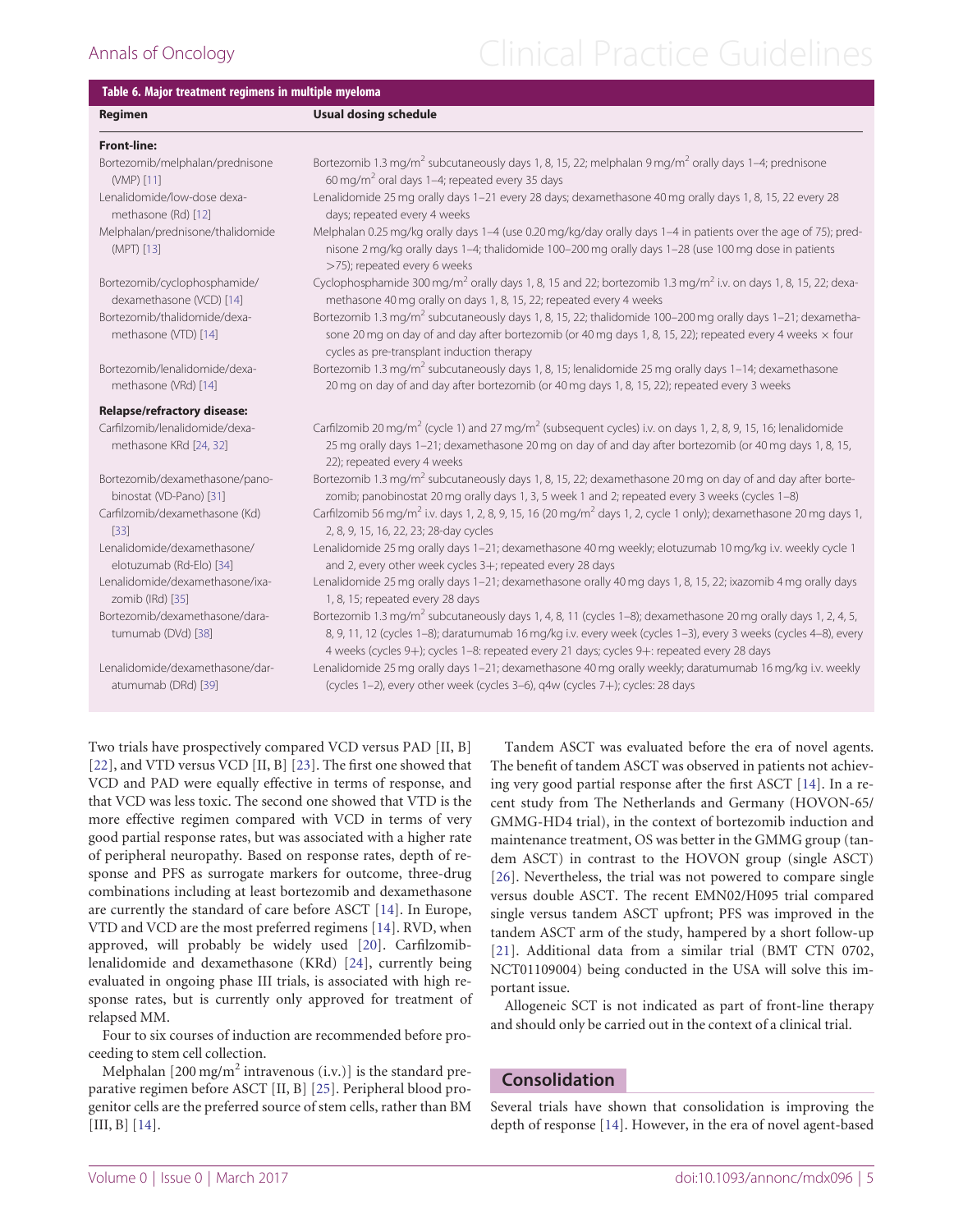<span id="page-5-0"></span>

Figure 1. Front-line treatment of symptomatic multiple myeloma outside clinical trials. CTD, cyclophosphamide, thalidomide, dexamethasone; MP, melphalan, prednisone; MPT, melphalan, prednisone, thalidomide; PAD, bortezomib, doxorubicin, dexamethasone; Rd, lenalidomide plus low-dose dexamethasone; RVD, lenalidomide, bortezomib, dexamethasone; VCD, bortezomib, cyclophosphamide, dexamethasone; VMP, bortezomib, melphalan, prednisone; VRd, lenalidomide plus low-dose dexamethasone plus bortezomib; VTD, bortezomib, thalidomide, dexamethasone.

induction therapy, there is still not enough evidence that consolidation therapy should be systematically applied. Ongoing trials will clarify the impact of consolidation, especially in the setting of front-line ASCT, such as the EMN02/H095 and BMT CTN 0702 studies.

### Maintenance

In elderly patients following induction, several randomised trials have explored the benefit of maintenance therapy in terms of OS using either immunomodulatory drugs (IMiDs) or bortezomib: MP or a reduced-dose regimen of CTD (CTDa) with or without thalidomide maintenance [\[19\]](#page-9-0), MP versus MPR versus MPR-R [[17\]](#page-9-0), VMPT-VT versus VMP [[27\]](#page-9-0), VMP versus VTP followed by either VP or VT maintenance [\[28](#page-9-0)]. These trials have not demonstrated a clear benefit in OS, and the drugs are not yet approved by the EMA; therefore, systematic maintenance therapy currently cannot be recommended in elderly patients.

In young patients following ASCT, phase III randomised trials have demonstrated that maintenance therapy with IMiDs, either thalidomide or lenalidomide, prolongs PFS [I, A] [[14\]](#page-9-0). A recent meta-analysis based on individual patient data of more than 1200 cases demonstrated that lenalidomide maintenance following ASCT is associated with an overall OS benefit of more than two years [I, A] [\[29](#page-9-0)]. In February 2017, the EMA approved lenalidomide as monotherapy for the maintenance treatment of adult patients with newly diagnosed MM who have undergone ASCT. Bortezomib maintenance was also evaluated during a two-year study and was associated with a survival benefit over thalidomide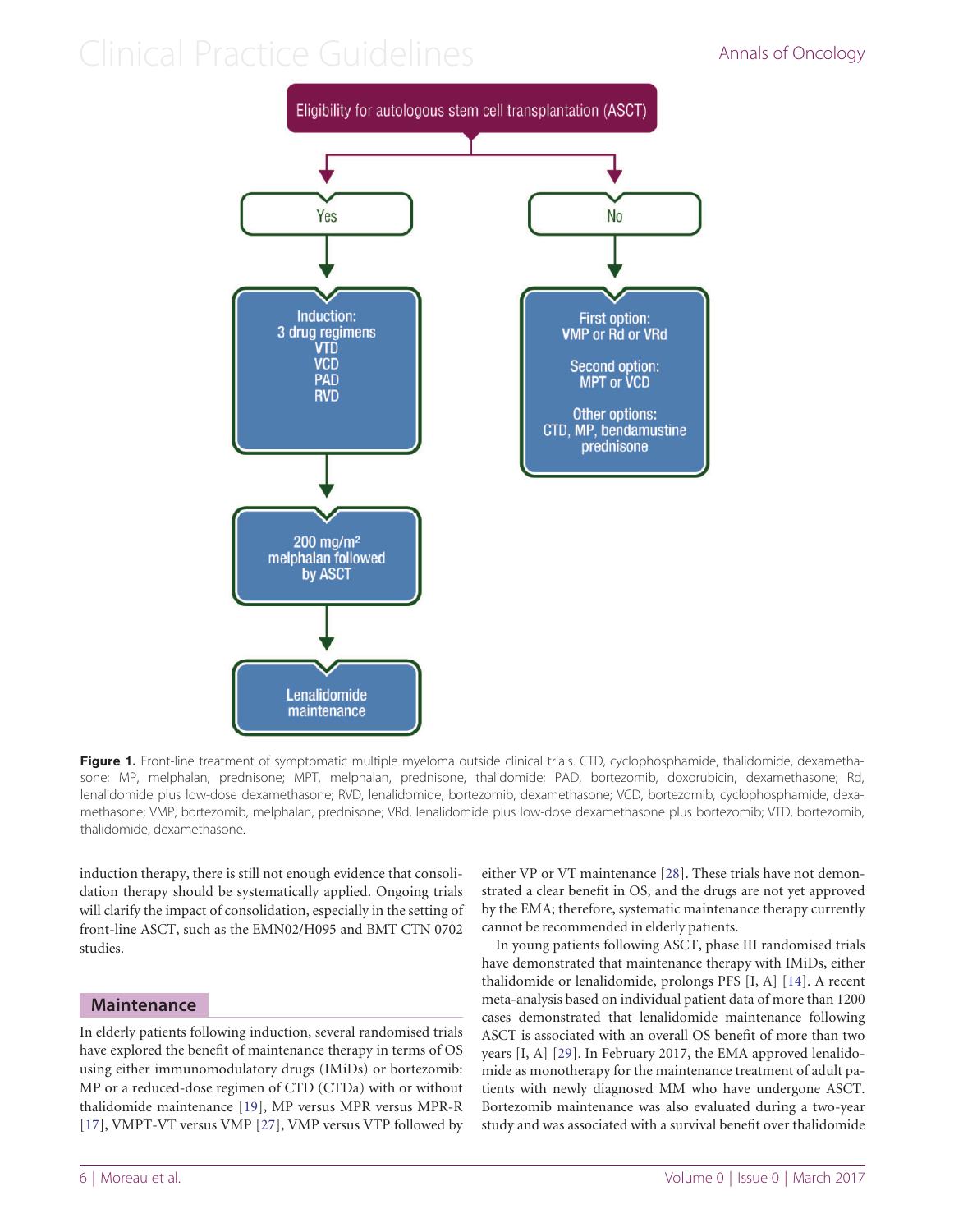maintenance, but induction was not identical in the two arms of this prospective trial [\[26\]](#page-9-0). Bortezomib and thalidomide are not approved in this setting.

#### Treatment of relapsed/refractory disease

The choice of therapy in the relapse setting depends on several parameters such as age, performance status, comorbidities, the type, efficacy and tolerance of the previous treatment, the number of prior treatment lines, the available remaining treatment options, the interval since the last therapy and the type of relapse (i.e. clinical versus biochemical relapse; in the case of biochemical relapse, treatment can be delayed) (Table [6](#page-4-0)) [\[30](#page-9-0)].

Until 2015, the EMA had approved, at the time of first relapse and beyond, lenalidomide in combination with dexamethasone [I, A] and bortezomib, either alone as single-agent or in combination with PEGylated doxorubicin [I, A]. Nevertheless, bortezomib is mostly used in combination with dexamethasone in the relapse setting [[30\]](#page-9-0).

In 2015 and 2016, based on the results of phase III prospective randomised trials, new triplet combinations were approved by the EMA. Panobinostat, a panHDAC inhibitor, in combination with bortezomib and dexamethasone, is now indicated for the treatment of patients with relapsed/refractory MM who have received at least two prior regimens including bortezomib and an immunomodulatory agent [II, C] [\[31](#page-9-0)]. Carfilzomib, the secondin-class proteasome inhibitor, has also been approved at the dose of 27 mg/m<sup>2</sup> in combination with lenalidomide and dexamethasone for the treatment of patients with MM who have received at least one prior therapy [II, A] [[32\]](#page-9-0). Carfilzomib has also been approved at the dose of  $56 \text{ mg/m}^2$  in combination with dexamethasone alone in patients with at least one line of prior therapy [II, A] [\[33](#page-9-0)]. Elotuzumab, a monoclonal antibody targeting SLAM-F7, has also been approved in combination with lenalidomide and dexamethasone for the treatment of MM in patients who have received at least one prior therapy [II, B] [[34](#page-9-0)]. Ixazomib, the first oral proteasome inhibitor, in combination with lenalidomide and dexamethasone was also approved by the EMA in 2016 in patients who have received at least one prior line of therapy  $[II, A]$  [\[35](#page-9-0)].

In very advanced-stage disease, two other drugs are EMAapproved for the treatment of relapsed MM. Pomalidomide, the third-in-class IMiD, in combination with low-dose dexamethasone, is approved in patients who have received at least two prior therapies, including both lenalidomide and bortezomib, and whose disease progressed after treatment with these medicines [II, A] [\[36](#page-9-0)]. Daratumumab, a monoclonal antibody targeting CD38, was also recently approved for the treatment of adults with relapsed/refractory MM whose previous treatment included a proteasome inhibitor and an immunomodulatory agent and whose disease worsened after treatment [II, A] [\[37](#page-9-0)]. Daratumumab has also shown significant efficacy at earlier stages of the disease, first relapse and beyond in combination with bortezomibdexamethasone [II, A] [\[38\]](#page-9-0) or lenalidomide-dexamethasone [II, A] [\[39\]](#page-10-0) in two randomised phase III clinical trials. These two new triplet combinations may be considered in the near future as standards of care, in the case of regulatory approval.

## Annals of Oncology **Annals of Oncology Clinical Practice Guidelines**

In young patients, a second ASCT may be considered, provided that the patient responded well to the previous ASCT and had a PFS of more than 24 months [\[40](#page-10-0)]. In the relapse setting, allogeneic SCT should only be carried out in the context of a clinical trial.

When possible, patients should be offered participation in clinical trials.

Treatment of relapse is shown in Figure [2.](#page-7-0)

#### Management of solitary plasmacytoma

The diagnostic criteria require the existence of a histologicallyconfirmed solitary plasma cell tumour in the absence of BM infiltration and CRAB symptoms [\[41\]](#page-10-0). Local radiotherapy is the preferred treatment of choice, but about two-thirds of patients develop MM at 10 years' follow-up [[42\]](#page-10-0). Moreover, following the use of high sensitivity flow cytometry, half of the patients showed occult BM infiltration, and half of these cases progressed at 2 years [[43\]](#page-10-0).

#### Management of plasma cell leukaemia

The outcomes of patients with plasma cell leukaemia (PCL) remains uniformly poor, with a median OS of only around 1 year [[44\]](#page-10-0). There are no specific treatment approaches for PCL. The use of multidrug combinations (including both a proteasome inhibitor and an IMiD) appears to be a logical choice, along with the use of HDT in eligible patients, followed by prolonged maintenance until progression [\[44](#page-10-0)]. The role of novel agents such as monoclonal antibodies and immunotherapies, as well as metronomic approaches and allogeneic transplant should be formally investigated in these patients.

#### Supportive care

#### Bone disease and spinal cord compression

The i.v. agents pamidronate and zoledronic acid are of clinical benefit in the treatment of bone disease in patients with MM [II, A] [[4](#page-9-0)]. Pamidronate is administered at a monthly dose of 90 mg via a 2 h i.v. infusion. Zoledronic acid is at least as effective as pamidronate at a monthly dose of 4 mg and has the advantage to be administered via a 15 min infusion. In patients with moderate renal function impairment (creatinine clearance 30–60 ml/min), the dose of zoledronic acid must be reduced to a maximum of 3 mg with no change to infusion time, while pamidronate should be given via a 4 h infusion [[4](#page-9-0)]. Patients with hypercalcaemia should also receive zoledronic acid. The most challenging complication is osteonecrosis of the jaw. The current recommendations based on consensus panels from both the IMWG and the American Society of Clinical Oncology do not recommend the initial use of bisphosphonates for more than 2 years [\[4,](#page-9-0) [45\]](#page-10-0). In relapsed patients, treatment with bisphosphonates can be restarted and administered concomitantly with active therapy. New molecules such as denosumab are under investigation. Orthopaedic surgery is required in patients with pathological fractures or at risk of long bones, and may need to be complemented with radiotherapy [\[4,](#page-9-0) [45](#page-10-0)]. Patients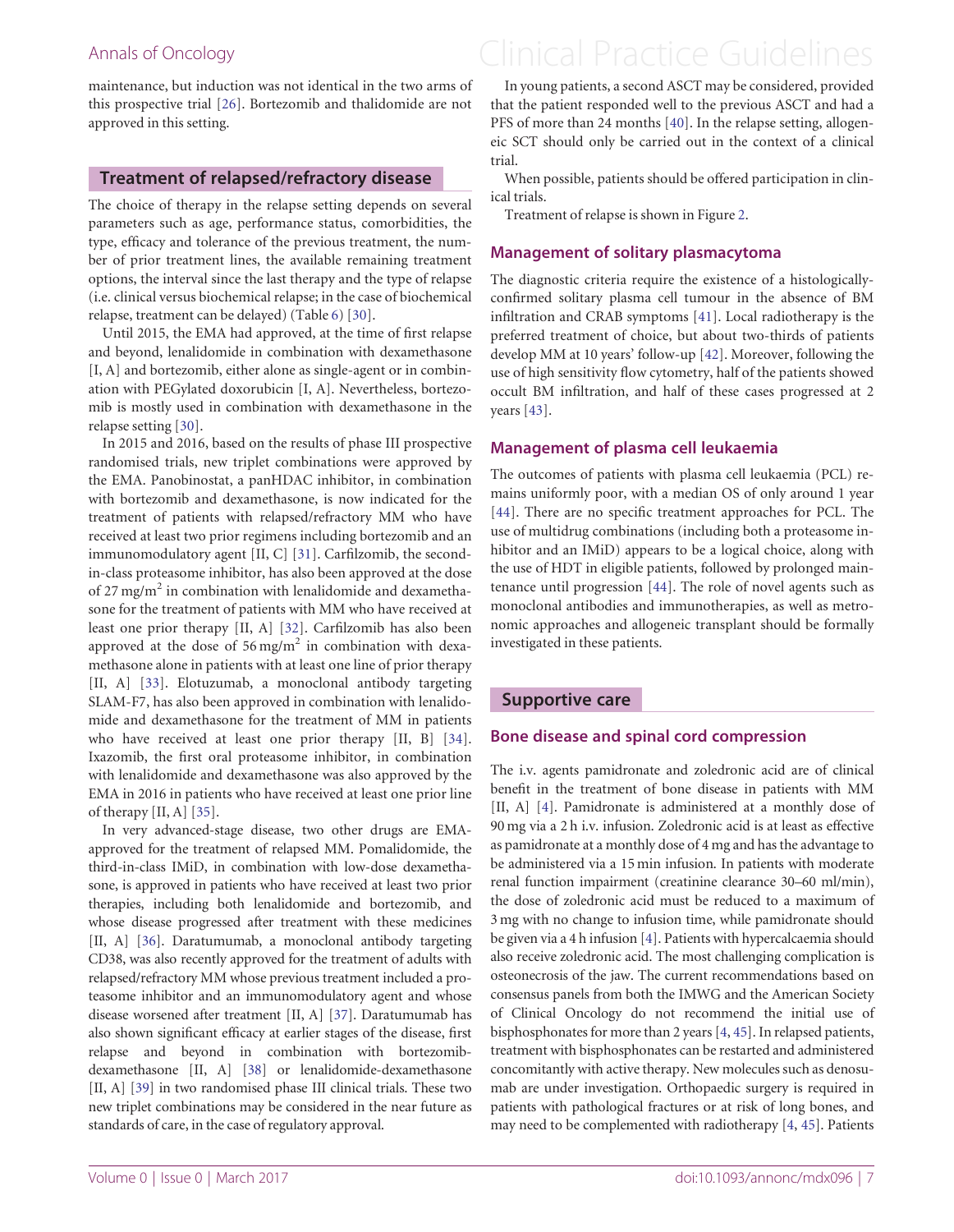<span id="page-7-0"></span>

Figure 2. Treatment of relapse. Bort, bortezomib; Cyclo, cyclophosphamide; Dara, daratumumab; DaraRd, daratumumab, lenalidomide, dexamethasone; DaraVD, daratumumab, bortezomib, dexamethasone; Dex, dexamethasone; Elo, elotuzumab; EloRd, elotuzumab, lenalidomide, dexamethasone; EloVD, elotuzumab, bortezomib, dexamethasone; IMiD, immunomodulatory drug; Ixa, izaxomib; IxaRd, izaxomib, lenalidomide, dexamethasone; Kd, carfilzomib, dexamethasone; KRd, carfilzomib, lenalidomide, dexamethasone; PanoVD, panobinostat, bortezomib, dexamethasone; Rd, lenalidomide, low-dose dexamethasone; VCD, bortezomib, cyclophosphamide, dexamethasone; Vd, bortezomib, dexamethasone.

with severe back pain due to vertebral compression fractures can benefit from vertebroplasty or kyphoplasty [[4](#page-9-0), [45](#page-10-0)].

Spinal cord compression is an emergency that requires treatment with high-dose dexamethasone and simultaneous local radiotherapy should be started as soon as possible; surgery should be used in the case of bone fragments within the spinal route [[4](#page-9-0)].

#### Anaemia, BM failure and infections

Recombinant human erythropoietin and darbepoetin alfa can be used for the treatment of myeloma-associated anaemia (haemoglobin level <10 g/dl), once other causes of anaemia have been excluded [\[4](#page-9-0)]. The target is to maintain haemoglobin around 12 g/ dl (below 14 g/dl to avoid thromboembolic complications and hypertension) [II, B] [[46\]](#page-10-0).

Treatment with granulocyte colony-stimulating factor (G-CSF) may be required to treat chemotherapy-induced severe granulocytopaenia. Infectious episodes require immediate therapy with broad spectrum antibiotics. Prophylaxis of infection remains controversial but may be beneficial within the first 2–3 months of initiation of therapy, especially in patients receiving lenalidomide or pomalidomide, or in patients at high risk of infection (previous serious infections or neutropaenia) [[4\]](#page-9-0). Influenza and pneumococcal vaccinations are recommended [\[4](#page-9-0)]. Acyclovir or valacyclovir for herpes-zoster virus prophylaxis is recommended for patients receiving proteasome inhibitor-based therapies [\[4\]](#page-9-0). i.v. immunoglobulin prophylaxis is not routinely recommended [\[4\]](#page-9-0).

#### Renal failure

Bortezomib-based therapies (in combination with dexamethasone  $\pm$  thalidomide or doxorubicin or cyclophosphamide) is the treatment of choice in patients with renal failure [II, B] [[4](#page-9-0), [47](#page-10-0)]. Other proteasome inhibitors are under investigation. The use of high cut-off dialysis filters to remove FLCs or to reverse renal failure is under evaluation in randomised trials.

Venous thromboembolism. Patients with MM have an increased risk of thrombosis, with a baseline risk of 3%–4% of venous thrombotic events, and this risk is significantly enhanced in the face of therapy with use of specific agents. High-dose dexamethasone, cytotoxic chemotherapy such as doxorubicin and IMiDs (thalidomide and lenalidomide) increase this risk substantially. Other factors such as reduced mobility due to neurological complications or bone pain, associated fractures, concurrent use of erythropoiesis-stimulating agents and prior personal or family history of thrombotic events increase the risk of thromboembolic events. The current recommendations for patients with MM who are due to start IMiD therapy are to use aspirin (100 mg) in the absence of risk factors for thrombosis and to use full dose anticoagulants for those at higher risk (low molecular weight heparin or full-dose warfarin) [\[4](#page-9-0)]. Sub-therapeutic doses of anticoagulants such as small doses of warfarin are not recommended.

#### Personalised medicine

In 2016, no prognostic factor or staging system, including R-ISS or gene-expression profiling, is used routinely to define a riskadapted strategy. In this disease setting, more research is needed to identify molecular markers which could lead to advances in personalised medicine.

### Follow-up, long-term implications and survivorship

Full blood count, serum and urine electrophoresis and/or serum-FLC determination, creatinine and calcium should be carried out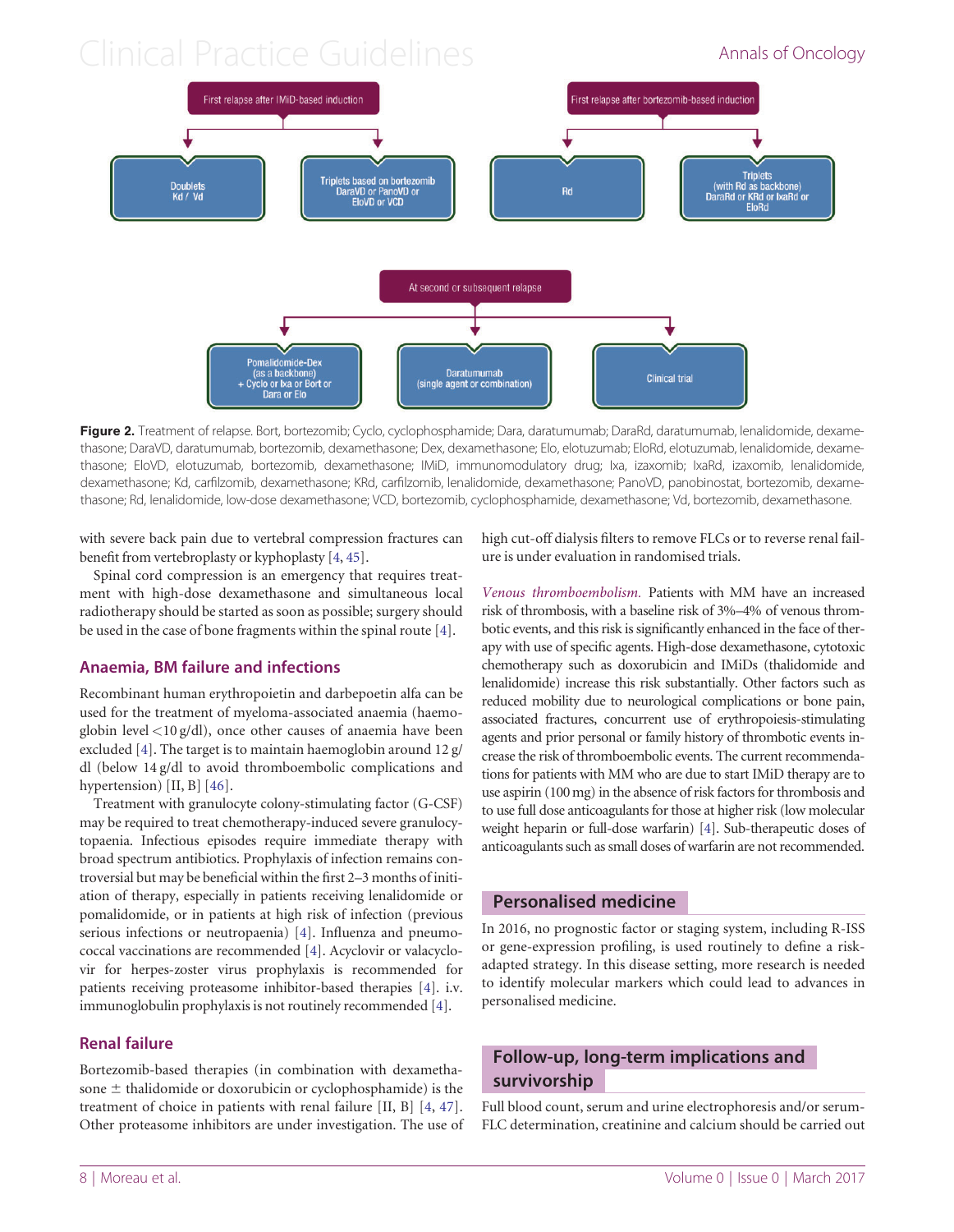#### Table 7. Summary of recommendations

- The diagnosis of MM must include the criteria updated in 2014 by the International Myeloma Working Group.
- Immediate treatment is not recommended for patients with indolent myeloma.
- For patients < 70 years in good clinical condition, induction followed by high-dose therapy with ASCT is the standard treatment.
- For relapsed/refractory MM, the most commonly used regimens are proteasome inhibitor- or lenalidomide-containing regimens. New triplet combinations are increasing PFS.
- In advanced cases, pomalidomide plus low-dose dexamethasone and daratumumab are approved.

ASCT, autologous stem cell transplantation; PFS, progression-free survival; MM, multiple myeloma.

#### Table 8. Levels of evidence and grades of recommendation (adapted from the Infectious Diseases Society of America-United States Public Health Service Grading System<sup>a</sup>)

#### Levels of evidence

- Evidence from at least one large randomised, controlled trial of good methodological quality (low potential for bias) or metaanalyses of well-conducted randomised trials without heterogeneity
- II Small randomised trials or large randomised trials with a suspicion of bias (lower methodological quality) or meta-analyses of such trials or of trials demonstrated heterogeneity
- III Prospective cohort studies
- IV Retrospective cohort studies or case–control studies
- V Studies without control group, case reports, expert opinions

#### Grades of recommendation

- A Strong evidence for efficacy with a substantial clinical benefit, strongly recommended
- B Strong or moderate evidence for efficacy but with a limited clinical benefit, generally recommended
- C Insufficient evidence for efficacy or benefit does not outweigh the risk or the disadvantages (adverse events, costs,...), optional
- D Moderate evidence against efficacy or for adverse outcome, generally not recommended
- E Strong evidence against efficacy or for adverse outcome, never recommended

<sup>a</sup>By permission of the Infectious Diseases Society of America [[49](#page-10-0)].

every 2–3 months (outside the context of a clinical trial). Serum-FLC may contribute to detect light chain escape.

In the case of bone pain, skeletal X-ray, MRI, WBLD-CT or PET-CT should be carried out to detect new bone lesions.

MM has for a long time been considered as an incurable disease. Recent trials incorporating novel agents and ASCT identify CR as an important predictor of long-term survival for transplant eligible MM patients, with a statistical cure fraction of  $\sim$ 15% [\[48](#page-10-0)]. These numbers will increase with the addition of quadruplet combinations including monoclonal antibodies as part of front-line therapies.

# <span id="page-8-0"></span>Annals of Oncology **Annals of Oncology Clinical Practice Guidelines**

### Methodology

These Clinical Practice Guidelines were developed in accordance with the ESMO standard operating procedures for clinical practice guidelines development [http://www.esmo.org/Guidelines/ESMO-](http://www.esmo.org/Guidelines/ESMO-Guidelines-Methodology)[Guidelines-Methodology.](http://www.esmo.org/Guidelines/ESMO-Guidelines-Methodology) The relevant literature has been selected by the expert authors. A summary of recommendations is shown in Table 7. Levels of evidence and grades of recommendation have been applied using the system shown in Table 8. Statements without grading were considered justified standard clinical practice by the experts and the ESMO Faculty. This manuscript has been subjected to an anonymous peer review process.

#### **Disclosure**

PM has reported advisory boards and honoraria from Celgene, Janssen, Takeda, Amgen and Novartis; JSM has reported advisory boards for Janssen, Celgene, Takeda, Amgen, Merck Sharp and Dohme, Bristol-Myers Squibb and Novartis; PS has reported advisory boards, honoraria and research support from Amgen, Celgene, Janssen, Tanken, Karyopharm; MVM has reported honoraria from Janssen, Celgene, Amgen, Takeda; EZ has reported honoraria and advisory boards for Amgen, Bristol-Myers Squibb, Janssen and Celgene; RH has reported consultant and advisory boards from Amgen, Takeda, Bristol-Myers Squibb and Celgene, honoraria for Amgen, Bristol-Myers Squibb, Takeda, Celgene and Janssen and research funding from Takeda, Novartis, Amgen and Janssen; MAD has reported honoraria from Janssen, Celgene, Amgen, Takeda; HL has reported advisory boards and honoraria from Amgen, Celgene, Bristol-Myers Squibb, being a member of the speaker's bureau of Janssen-Cilag, Amgen, Celgene, Bristol-Myers Squibb and research support from Takeda and Amgen; HE has reported advisory boards, honoraria and research support from Janssen and Celgene and being a member of their speaker's bureau, advisory boards and honoraria from Amgen and Novartis and being a member of their speaker's bureau; SZ has reported research support from Takeda, Celgene, Janssen, advisory boards for Takeda, Celgene, Janssen and Novartis; TF has reported advisory boards for Celgene, Janssen, Takeda and Amgen and being a member of the speaker's bureau of Celgene, Janssen, Takeda and Amgen; ET has reported honoraria from Amgen, Bristol-Myers Squibb, Celgene, Janssen, Novartis, Takeda, research support by Amgen, Celgene and Janssen and participation in the steering committee of Amgen and Takeda and in the data monitoring committee of Celgene; HG has reported research support and honoraria from Celgene, Janssen, Chugai, Novartis and Bristol-Myers Squibb and advisory boards for Janssen, Celgene, Novartis, Amgen Takeda and Bristol-Myers Squibb; CB has reported research funds from Roche and Janssen and being a member of the speaker's bureau of Roche, Janssen and Pfizer; HAL, MC and MA have declared no conflicts of interest.

#### References

<sup>1.</sup> Palumbo A, Bringhen S, Ludwig H et al. Personalized therapy in multiple myeloma according to patient age and vulnerability: a report of the European Myeloma Network (EMN). Blood 2011; 118: 4519–4529.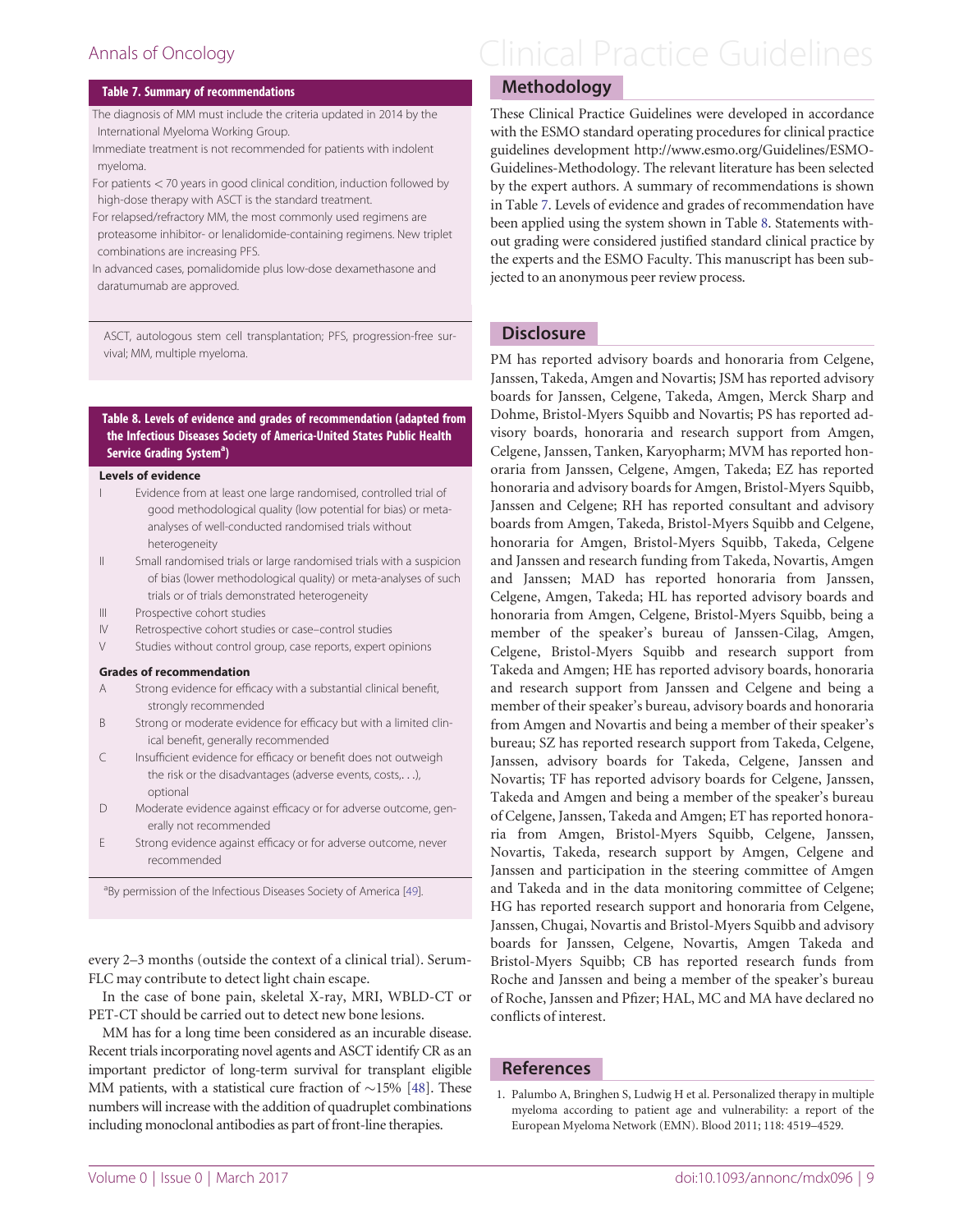- <span id="page-9-0"></span>2. Rajkumar SV, Dimopoulos MA, Palumbo A et al. International Myeloma Working Group updated criteria for the diagnosis of multiple myeloma. Lancet Oncol 2014; 15: e538–e548.
- 3. Rajkumar SV. Updated diagnostic criteria and staging system for multiple myeloma. Am Soc Clin Oncol Educ Book 2016; 35: e418–e423.
- 4. Terpos E, Kleber M, Engelhardt M et al. European Myeloma Network guidelines for the management of multiple myeloma-related complications. Haematologica 2015; 100: 1254–1266.
- 5. Greipp PR, San Miguel J, Durie BG et al. International staging system for multiple myeloma. J Clin Oncol 2005; 23: 3412–3420.
- 6. Sonneveld P, Avet-Loiseau H, Lonial S et al. Treatment of multiple myeloma with high-risk cytogenetics: a consensus of the International Myeloma Working Group. Blood 2016; 127: 2955–2962.
- 7. Palumbo A, Avet-Loiseau H, Oliva S et al. Revised international staging system for multiple myeloma: a report from International Myeloma Working Group. J Clin Oncol 2015; 33: 2863–2869.
- 8. Palumbo A, Bringhen S, Mateos MV et al. Geriatric assessment predicts survival and toxicities in elderly myeloma patients: an International Myeloma Working Group report. Blood 2015; 125: 2068–2074.
- 9. Rajkumar SV, Harousseau JL, Durie B et al. Consensus recommendations for the uniform reporting of clinical trials: report of the International Myeloma Workshop Consensus Panel 1. Blood 2011; 117: 4691–4695.
- 10. Kumar S, Paiva B, Anderson KC et al. International Myeloma Working Group consensus criteria for response and minimal residual disease assessment in multiple myeloma. Lancet Oncol 2016; 17: e328–e346.
- 11. San Miguel JF, Schlag R, Khuageva NK et al. Bortezomib plus melphalan and prednisone for initial treatment of multiple myeloma. N Engl J Med 2008; 359: 906–917.
- 12. Benboubker L, Dimopoulos MA, Dispenzieri A et al. Lenalidomide and dexamethasone in transplant-ineligible patients with myeloma. N Engl J Med 2014; 371: 906–917.
- 13. Fayers PM, Palumbo A, Hulin C et al. Thalidomide for previously untreated elderly patients with multiple myeloma: meta-analysis of 1685 individual patient data from 6 randomized clinical trials. Blood 2011; 118: 1239–1247.
- 14. Moreau P, Attal M, Facon T. Frontline therapy of multiple myeloma. Blood 2015; 125: 3076–3084.
- 15. Durie BG, Hoering A, Abidi MH et al. Bortezomib with lenalidomide and dexamethasone versus lenalidomide and dexamethasone alone in patients with newly diagnosed myeloma without intent for immediate autologous stem-cell transplant (SWOG S0777): a randomised, openlabel, phase 3 trial. Lancet 2017; 389: 519–527.
- 16. Pönisch W, Mitrou PS, Merkle K et al. Treatment of bendamustine and prednisone in patients with newly diagnosed multiple myeloma results in superior complete response rate, prolonged time to treatment failure and improved quality of life compared to treatment with melphalan and prednisone – a randomized phase III study of the East German Study Group of Hematology and Oncology (OSHO). J Cancer Res Clin Oncol 2006; 132: 205–212.
- 17. Palumbo A, Hajek R, Delforge M et al. Continuous lenalidomide treatment for newly diagnosed multiple myeloma. N Engl J Med 2012; 366: 1759–1769.
- 18. Zweegman S, van der Holt B, Mellqvist UH et al. Melphalan, prednisone, and lenalidomide versus melphalan, prednisone, and thalidomide in untreated multiple myeloma. Blood 2016; 127: 1109–1116.
- 19. Morgan GJ, Davies FE, Gregory WM et al. Cyclophosphamide, thalidomide, and dexamethasone (CTD) as initial therapy for patients with multiple myeloma unsuitable for autologous transplantation. Blood 2011; 118: 1231–1238.
- 20. Attal M, Lauwers-Cances V, Hulin C et al. Autologous transplantation for multiple myeloma in the era of new drugs: a phase III study of the Intergroupe Francophone du Myelome (IFM/DFCI 2009 trial). Blood 2015; 126: abstr. 391.
- 21. Cavo M, Palumbo A, Zweegman S et al. Upfront autologous stem cell transplantation (ASCT) versus novel agent-based therapy for multiple myeloma (MM): a randomized phase 3 study of the European Myeloma

Network (EMN02/HO95 MM trial). J Clin Oncol 2016; 34 (Suppl): abstr. 8000.

- 22. Mai EK, Bertsch U, Dürig J et al. Phase III trial of bortezomib, cyclophosphamide and dexamethasone (VCD) versus bortezomib, doxorubicin and dexamethasone (PAd) in newly diagnosed myeloma. Leukemia 2015; 29: 1721–1729.
- 23. Moreau P, Hulin C, Macro M et al. VTD is superior to VCD prior to intensive therapy in multiple myeloma: results of the prospective IFM2013-04 trial. Blood 2016; 127: 2569–2574.
- 24. Korde N, Roschewski M, Zingone A et al. Treatment with carfilzomiblenalidomide-dexamethasone with lenalidomide extension in patients with smoldering or newly diagnosed multiple myeloma. JAMA Oncol 2015; 1: 746–754.
- 25. Moreau P, Facon T, Attal M et al. Comparison of 200 mg/m<sup>2</sup> melphalan and 8Gy total body irradiation plus  $140 \text{ mg/m}^2$  melphalan as conditioning regimen for peripheral blood stem cell transplantation in patients with newly diagnosed multiple myeloma: final analysis of the Intergroupe Francophone du Myelome 9502 randomized trial. Blood 2002; 99: 731–735.
- 26. Sonneveld P, Schmidt-Wolf IG, van der Holt B et al. Bortezomib induction and maintenance treatment in patients with newly diagnosed multiple myeloma: results of the randomized phase III HOVON-65/GMMG-HD4 trial. J Clin Oncol 2012; 30: 2946–2955.
- 27. Palumbo A, Bringhen S, Larocca A et al. Bortezomib-melphalan-prednisone-thalidomide followed by maintenance with bortezomib-thalidomide compared with bortezomib-melphalan-prednisone for initial treatment of multiple myeloma: updated follow-up and improved survival. J Clin Oncol 2014; 32: 634–640.
- 28. Mateos MV, Oriol A, Martinez-Lopez J et al. Maintenance therapy with bortezomib plus thalidomide or bortezomib plus prednisone in elderly multiple myeloma patients included in the GEM2005MAS65 trial. Blood 2012; 120: 2581–2588.
- 29. Attal M, Palumbo A, Holstein SA et al. Lenalidomide maintenance after high-dose melphalan and autologous stem-cell transplantation in multiple myeloma: a meta-analysis of overall survival. J Clin Oncol 2016; 34(Suppl): abstr. 8001.
- 30. Laubach J, Garderet L, Mahindra A et al. Management of relapsed multiple myeloma: recommendations of the International Myeloma Working Group. Leukemia 2016; 30: 1005–1017.
- 31. San-Miguel JF, Hungria VT, Yoon SS et al. Panobinostat plus bortezomib and dexamethasone versus placebo plus bortezomib and dexamethasone in patients with relapsed or relapsed and refractory multiple myeloma: a multicentre, randomised, double-blind phase 3 trial. Lancet Oncol 2014; 15: 1195–1206.
- 32. Stewart AK, Rajkumar SV, Dimopoulos MA et al. Carfilzomib, lenalidomide, and dexamethasone for relapsed multiple myeloma. N Engl J Med 2015; 372: 142–152.
- 33. Dimopoulos MA, Moreau P, Palumbo A et al. Carfilzomib and dexamethasone versus bortezomib and dexamethasone for patients with relapsed or refractory multiple myeloma (ENDEAVOR): a randomised, phase 3, open-label, multicentre study. Lancet Oncol 2016; 17: 27–38.
- 34. Lonial S, Dimopoulos M, Palumbo A et al. Elotuzumab therapy for relapsed or refractory multiple myeloma. N Engl J Med 2015; 373: 621–631.
- 35. Moreau P, Masszi T, Grzasko N et al. Oral ixazomib, lenalidomide, and dexamethasone for multiple myeloma. N Engl J Med 2016; 374: 1621–1634.
- 36. San Miguel J, Weisel K, Moreau P et al. Pomalidomide plus low-dose dexamethasone versus high-dose dexamethasone alone for patients with relapsed and refractory multiple myeloma (MM-003): a randomised, open-label, phase 3 trial. Lancet Oncol 2013; 14: 1055–1066.
- 37. Usmani SZ, Weiss BM, Plesner T et al. Clinical efficacy of daratumumab monotherapy in patients with heavily pretreated relapsed or refractory multiple myeloma. Blood 2016; 128: 37–44.
- 38. Palumbo A, Chanan-Khan A, Weisel K et al. Daratumumab, bortezomib, and dexamethasone for multiple myeloma. N Engl J Med 2016; 375: 754–766.